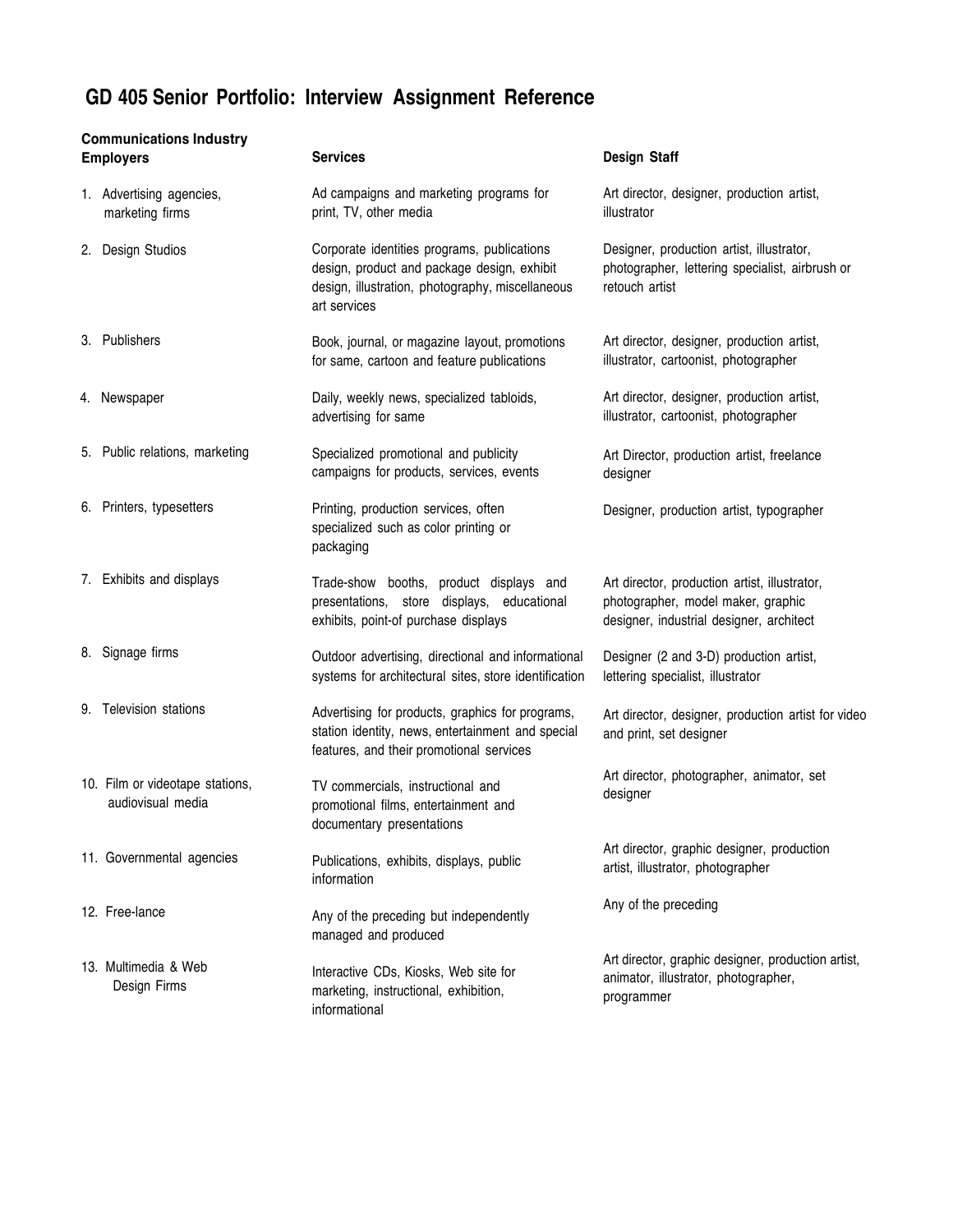## **Manufacturing, Marketing Employers**

| 1.                                               | Packaging                                                         | <b>Services</b><br>Product image and container, manufacturing<br>and graphic services for boxed, bags,<br>plastic wrapping, etc.                                                                                 | <b>Design Staff</b><br>Art director, designer, production<br>artist, illustrator, photographer   |
|--------------------------------------------------|-------------------------------------------------------------------|------------------------------------------------------------------------------------------------------------------------------------------------------------------------------------------------------------------|--------------------------------------------------------------------------------------------------|
| 2.                                               | Specialized novelty and<br>decorative products                    | Production cards and gifts, wrappings,<br>displays, novelties, product promotions,<br>calendars, decals, T-shirts, party supplies,<br>matchbooks, novelty displays                                               | Art director, designer, production artist,<br>product designer, free-lance designer              |
| 3.                                               | Manufacturers                                                     | Corporate graphics, sales information, in-<br>house publications and public relations,<br>sometimes product design and advertising                                                                               | Art director, designer, production artist,<br>product designer, free-lance designer              |
| 4.                                               | Department or retail chain<br>stores (grocery, hardware,<br>etc.) | Advertising, in-store promotions,<br>displays, signage, interior graphics                                                                                                                                        | Art director, product illustrator, fashion<br>illustrator, production artist                     |
| 5.                                               | Graphic products                                                  | Fabrics, floor and wall coverings, toys,<br>games, stationery supplies                                                                                                                                           | Designer, production artist, product<br>designer, surface designer                               |
| <b>Professional Services</b><br><b>Employers</b> |                                                                   | <b>Services</b>                                                                                                                                                                                                  | <b>Staff</b>                                                                                     |
| 1.                                               | Architectural and planning<br>firms                               | Building design, municipal and community<br>planning, shopping centers, theme sites,<br>entertainment centers, play areas, interiors,<br>corporate identity, signage, presentation<br>graphics, computer imaging | Art director, designer, interior designer,<br>production artist, illustrator, model maker        |
| $\overline{c}$                                   | Interior design and<br>products firms                             | Similar to architecture with focus on interiors<br>and contents, plus advertising for products,<br>may be specialized such as homes, hospitals<br>or banks                                                       | Similar to architecture                                                                          |
| 3.                                               | Public institutions:<br>museums, zoos, galleries                  | Exhibit design, catalogs, publicity,<br>signage, educational material, fund-<br>raising                                                                                                                          | Designer, production artist, 3-D<br>designer, illustrator, free-lance artist                     |
| 4.                                               | Hospitals                                                         | Publications, instructional materials, scientific<br>presentations, public relations, signage,<br>audiovisual media                                                                                              | Designer, production artist, illustrator,<br>photographer, visual-aids designer,<br>3-D designer |
| 5.                                               | Schools, colleges, libraries                                      | Promotions for programs, instructional<br>materials, catalogs, signage, exhibits,<br>audiovisual media, journals, sometimes<br>publishing                                                                        | Art director, designer, production<br>artist, visual aids designer                               |
| 6.                                               | Instructional                                                     | Teaching in college, technical, school<br>programs, public and private                                                                                                                                           | All design specialization's, may on a part-<br>time basis                                        |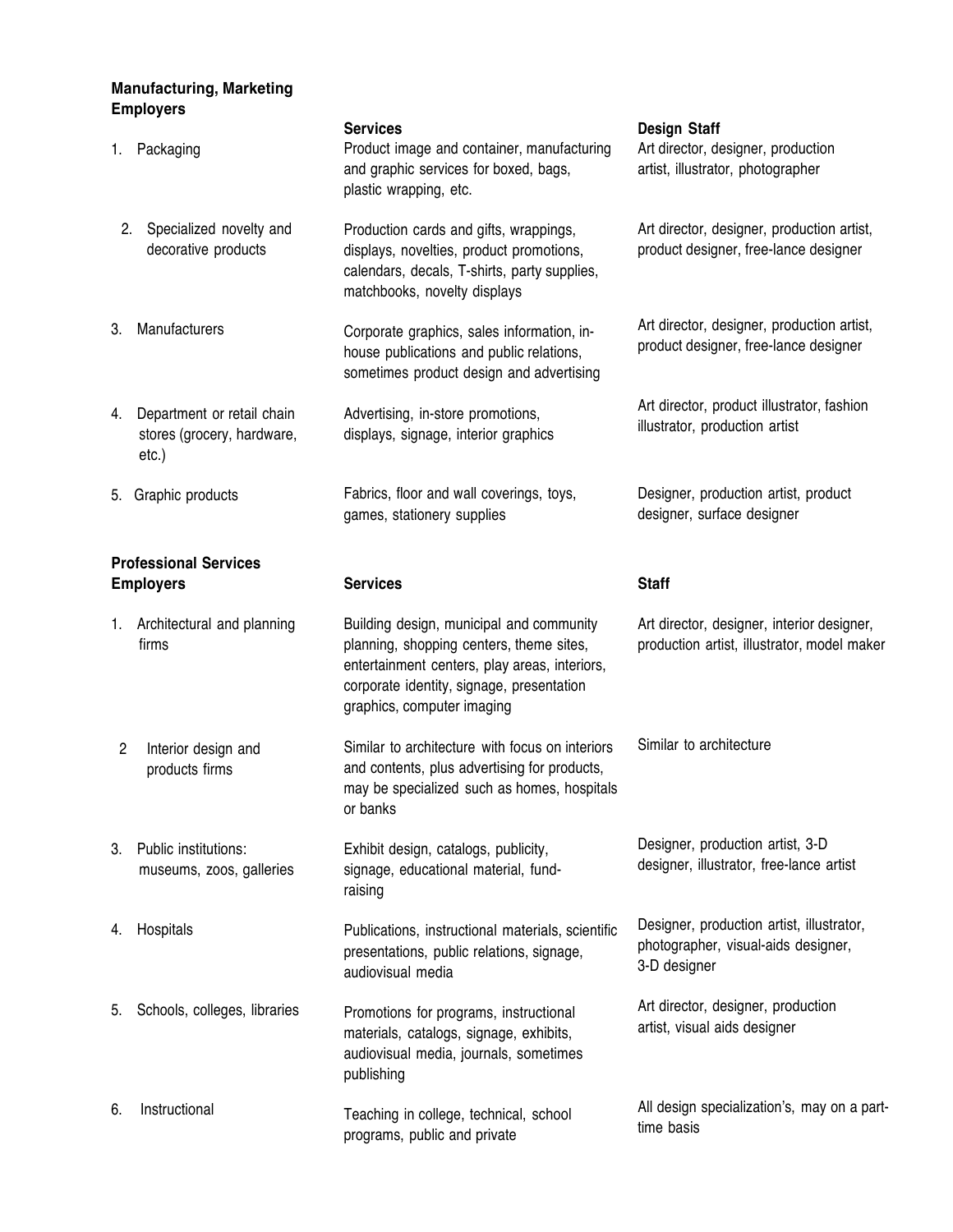| <b>Other</b><br><b>Employers</b> |                        | <b>Services</b>                                                                                                      | <b>Staff</b>                                                            |
|----------------------------------|------------------------|----------------------------------------------------------------------------------------------------------------------|-------------------------------------------------------------------------|
| 1.                               | Artists representative | Selling, design, illustration and<br>photography services, working with ad<br>agency art directors for specific jobs | General art and deign skills valuable,<br>business experience necessary |
| 2.                               | Supplier sales         | Selling and promoting printing, paper,<br>and computer services                                                      | Same as artist's rep                                                    |
|                                  | 4. Contract art        | Decorative art for hotels, shops,<br>restaurants, and decorator market                                               | Illustrator, artist, photographer                                       |